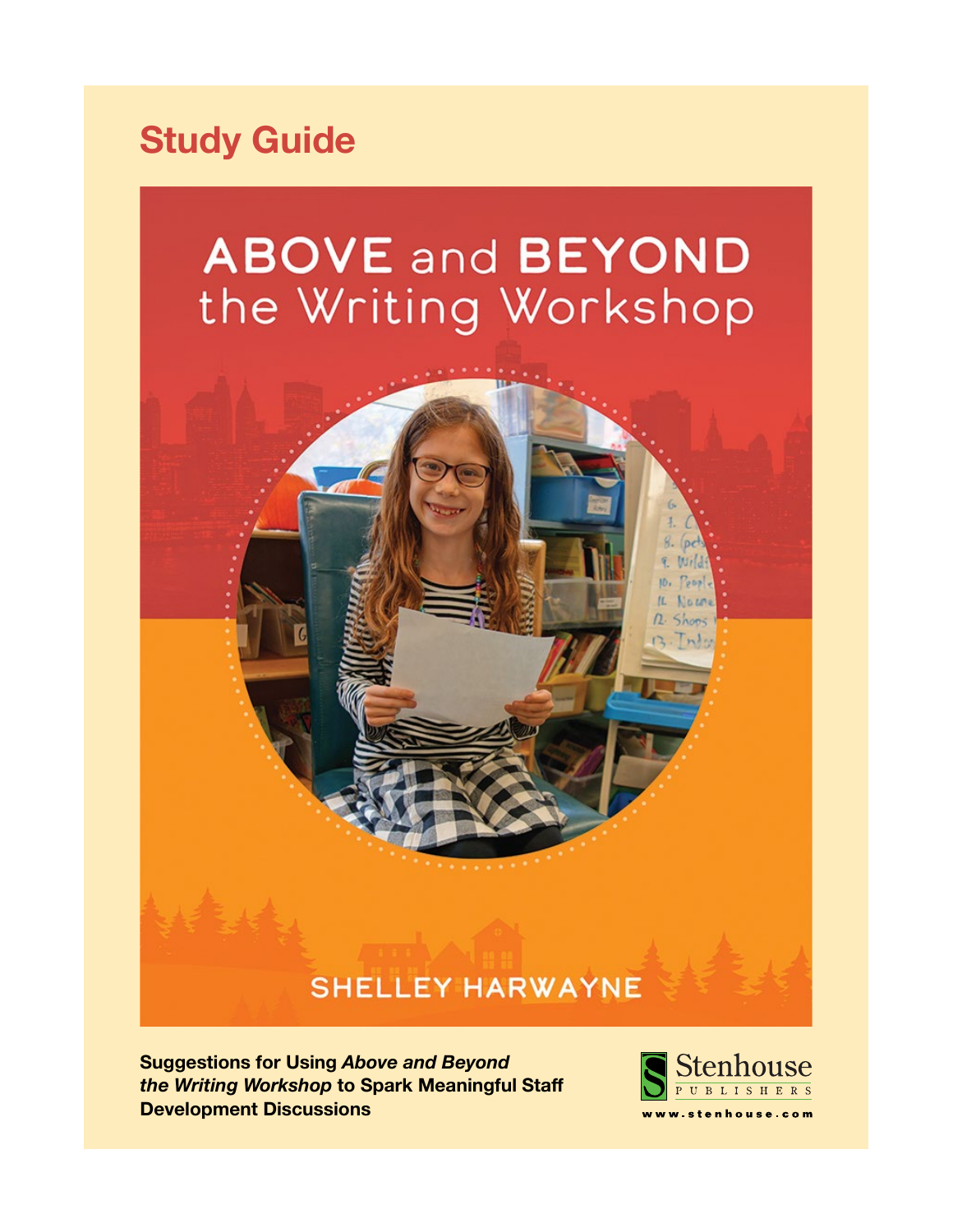## **CONTENTS**

|                                                      | <b>General Professional Development Suggestions</b> |  |
|------------------------------------------------------|-----------------------------------------------------|--|
| <b>Specific Professional Development Suggestions</b> |                                                     |  |
|                                                      |                                                     |  |
|                                                      |                                                     |  |
|                                                      |                                                     |  |
|                                                      |                                                     |  |
|                                                      |                                                     |  |
|                                                      |                                                     |  |
|                                                      |                                                     |  |
|                                                      |                                                     |  |
|                                                      |                                                     |  |
|                                                      |                                                     |  |
|                                                      |                                                     |  |
|                                                      |                                                     |  |
|                                                      |                                                     |  |
|                                                      |                                                     |  |
|                                                      |                                                     |  |
|                                                      |                                                     |  |
|                                                      |                                                     |  |
|                                                      |                                                     |  |
|                                                      |                                                     |  |
|                                                      |                                                     |  |
|                                                      |                                                     |  |
|                                                      |                                                     |  |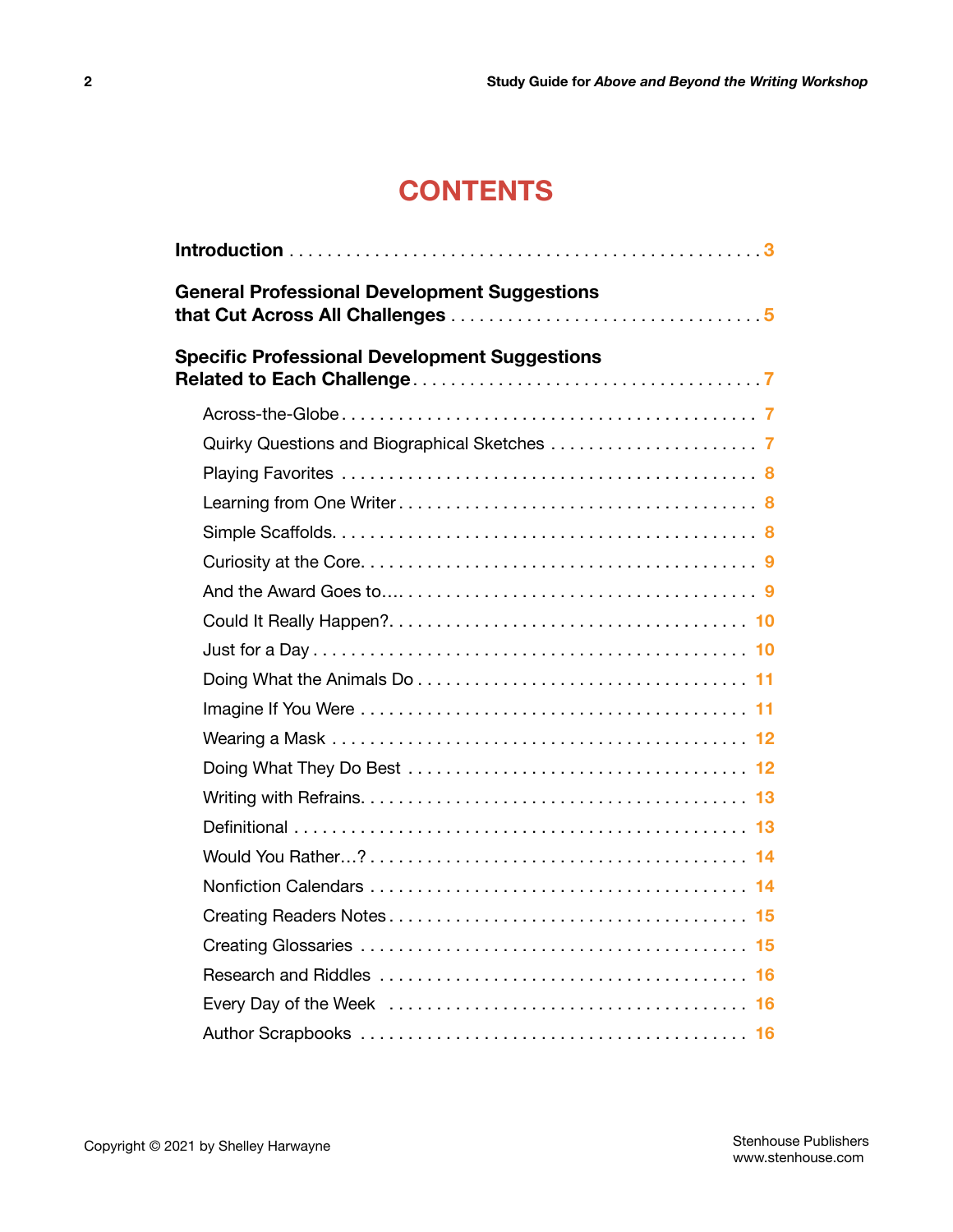## **Introduction**

<span id="page-2-0"></span>There are three chapters in *Above and Beyond the Writing Workshop* which speak directly to issues of professional development. Educators responsible for staff development might choose to begin by asking staff members to reread Chapter 23, Professional Development Opportunities, on pages 275-281. These pages contain the questions listed below, each accompanied by an explanation.

- Do I need to become a more effective writer?
- Do I need to reach out to the community, tapping new resources?
- Do I need to carve out more time for my own reading?
- Do I need to enrich my content-area studies?
- Do I need to move away from the same old genres and assignments, trying new and shorter ones?
- Do I need to become more expert in children's literature, refreshing my classroom collections?
- Do I need to collaborate more with my colleagues?
- Do I need to offer my students more real-world reasons to write well?
- Do I need to learn more about the tools in a writer's toolbox?
- Do I need to encourage more student talk, becoming a better listener?
- Do I need to promote multi-genre teaching and learning?
- Do I need to differentiate instruction more frequently?
- Do I need to strengthen my students' reading/writing connections?

Staff development leaders might begin conversations about professional study by asking teachers to choose the question that best applies to their own teaching/ learning situation. Teachers who select the same question can get together to chat about their professional needs and their plans for addressing those needs. In addition to selecting those challenges that will support their instructional growth, teachers can be invited to brainstorm additional ways to meet their chosen goals. For example, if teachers determine that they need to carve out more time for their own reading, they might decide to start a staff book club,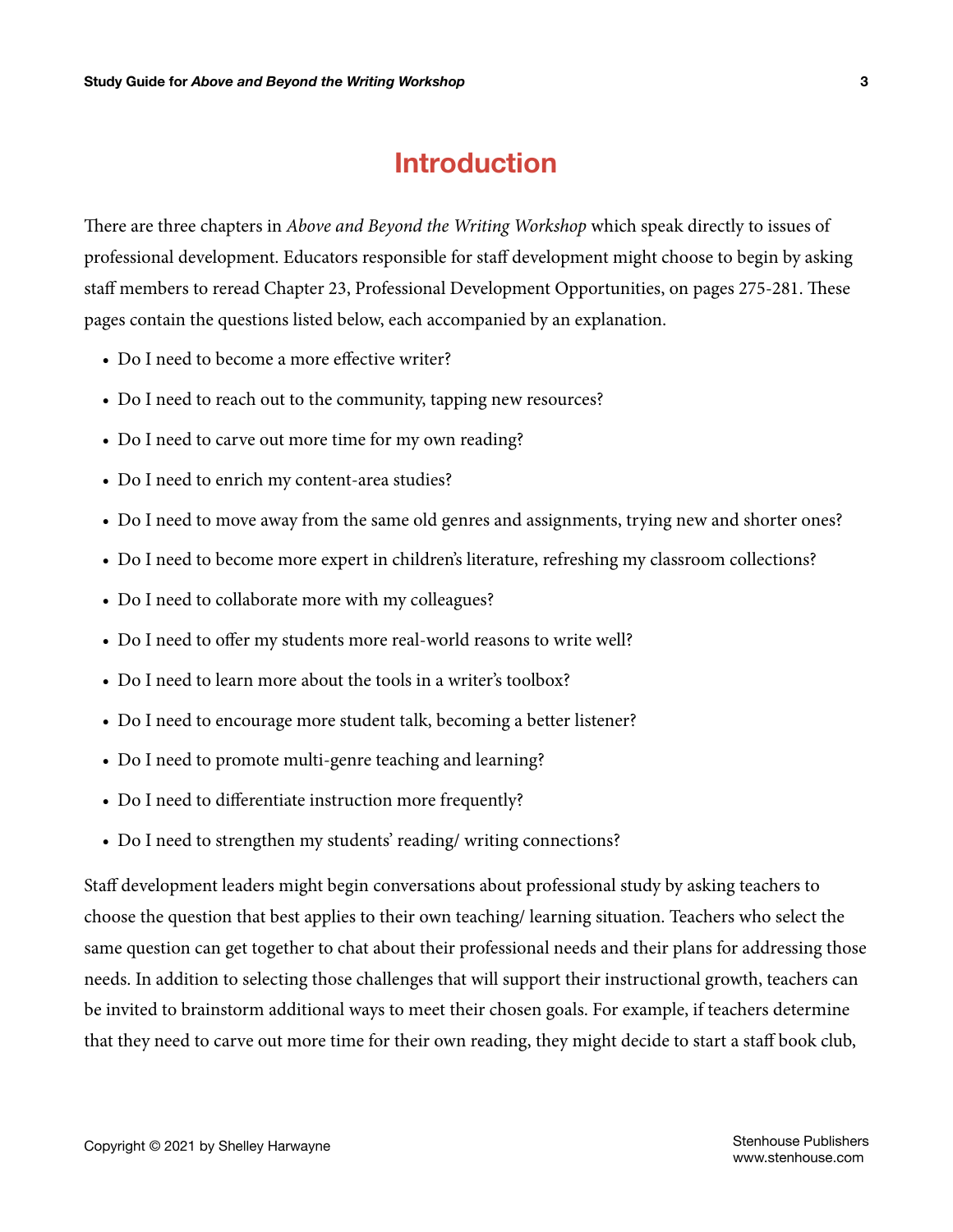create a book swap program or lending library, devote a staffroom bulletin board to recommended titles and book reviews.

Chapter 24, Concluding Thoughts: On Inventing, Innovating and Inspiring One Another, contains two big professional development ideas. First, readers are presented with the idea of keeping a "Why not…?" file of potential teaching ideas. (See pages 284-285 for examples of future writing challenges that appear in my own file). Teachers can be asked to start their own files, sharing kernels of their ideas at staff meetings.

Secondly, teachers are encouraged to take one of their original ideas and design their own writing challenge. Whenever a new idea pops in my mind, I begin by asking myself the three questions which follow: I wonder if my students can do that? I wonder if my students would enjoy doing that? I wonder what my students would learn from doing that?" Once I decide a challenge would be worthwhile, I think about the elements listed on page 286. Asking teachers to reread that list of a dozen elements, will led to conversations about such essentials as choice, student interest, mentor material, time, publishing options, age appropriateness, high expectations and the use of templates.

Then too, leaders of staff development might have teachers reread the prologue to *Above and Beyond…,* particularly the elements described on pages 4 through 7. These planning reminders include the importance of students' being able to get up from their desks, the role camaraderie plays, the power of encouraging students to produce original and high-quality work and the value of students having a wide audience. The prologue also has an introduction to the dozen guiding elements, (pages 5- 6), which are again discussed on page 286.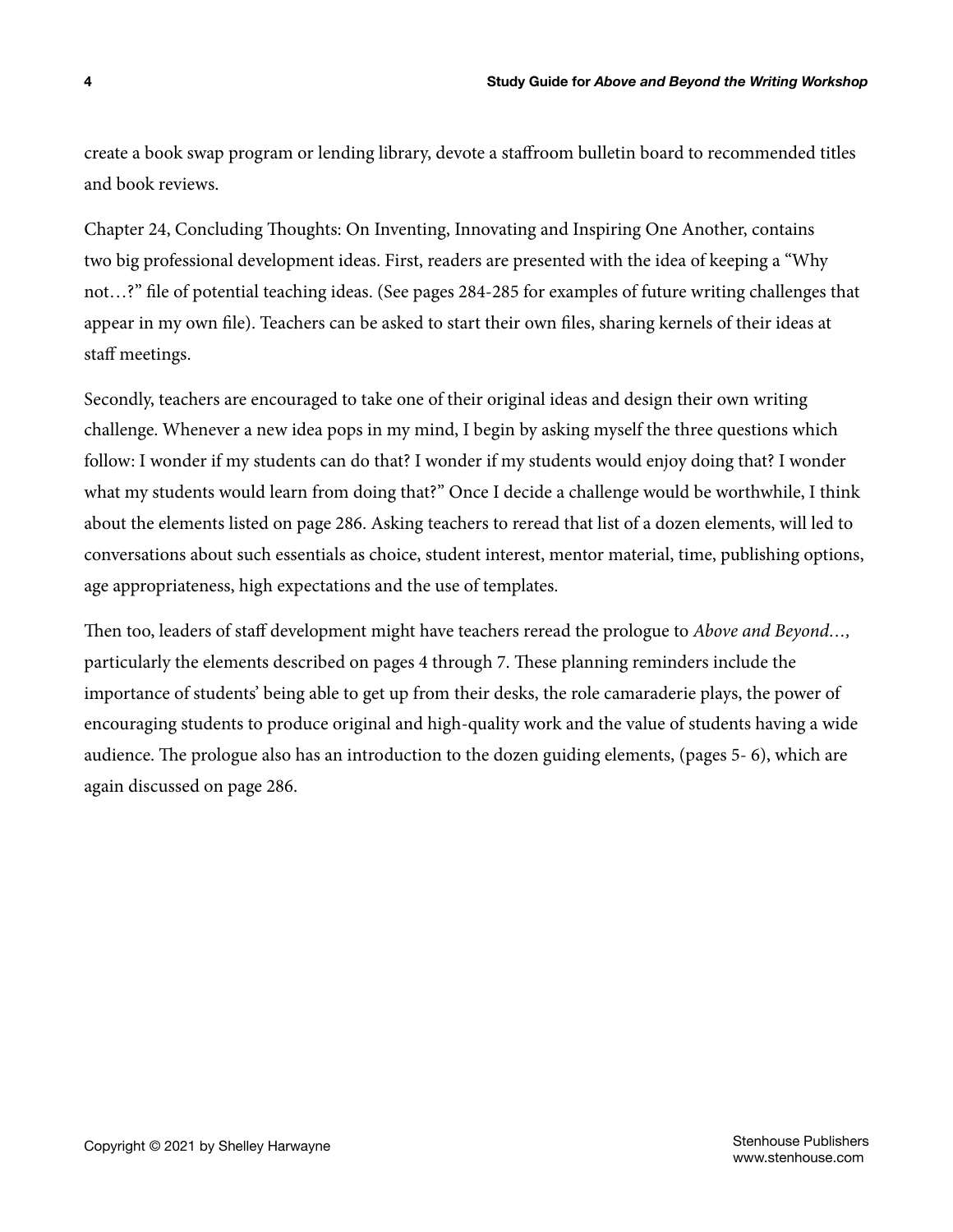## <span id="page-4-0"></span>**General Professional Development Suggestions that Cut Across All Challenges**

In addition to the professional development ideas presented above, several general suggestions for professional development appear below, followed by specific suggestions for each challenge. To write these sections, I imagined myself returning to the role of principal, leading weekly staff meetings. I asked myself, "How could I make precious staff development time as meaningful and productive as possible?" My answers to that question are woven into the comments which follow.

- Create a writing resource book room, collecting and labeling stacks of materials that support different writing challenges. Include those from *Above and Beyond the Writing Workshop* as well as other units frequently studied in your school.
- Create school-wide experts lists, tapping family and community members. Encourage teachers to call upon these willing experts whenever students require the interviewing of experts.
- Use staff development time as a writing workshop for teachers, asking them to create original texts to share for each challenge they offer to their students.
- Invite teachers to share new picture books, leading colleagues in a rich discussion of the book as well as how the book might inspire new writing challenges.
- Invite teachers of different grade levels who have hosted the same writing challenge to share their experiences, results, concerns, and ways they might revise their study in the future.
- Encourage teachers to bring student work in progress to receive suggestions for conferring, revising, editing, whole-class mini-lessons, and publishing ideas.
- Provide some of the titles listed in the chapter bibliographies labeled, "A Few Titles to Enrich Your Teaching." Ask teachers to read picture books aloud and discuss how these materials might be used.
- Ask teachers how a challenge described for upper grades might be revised for lower grade students. Similarly, choose a challenge described for the lower grades and ask teachers how it might be enriched to challenge upper grade students.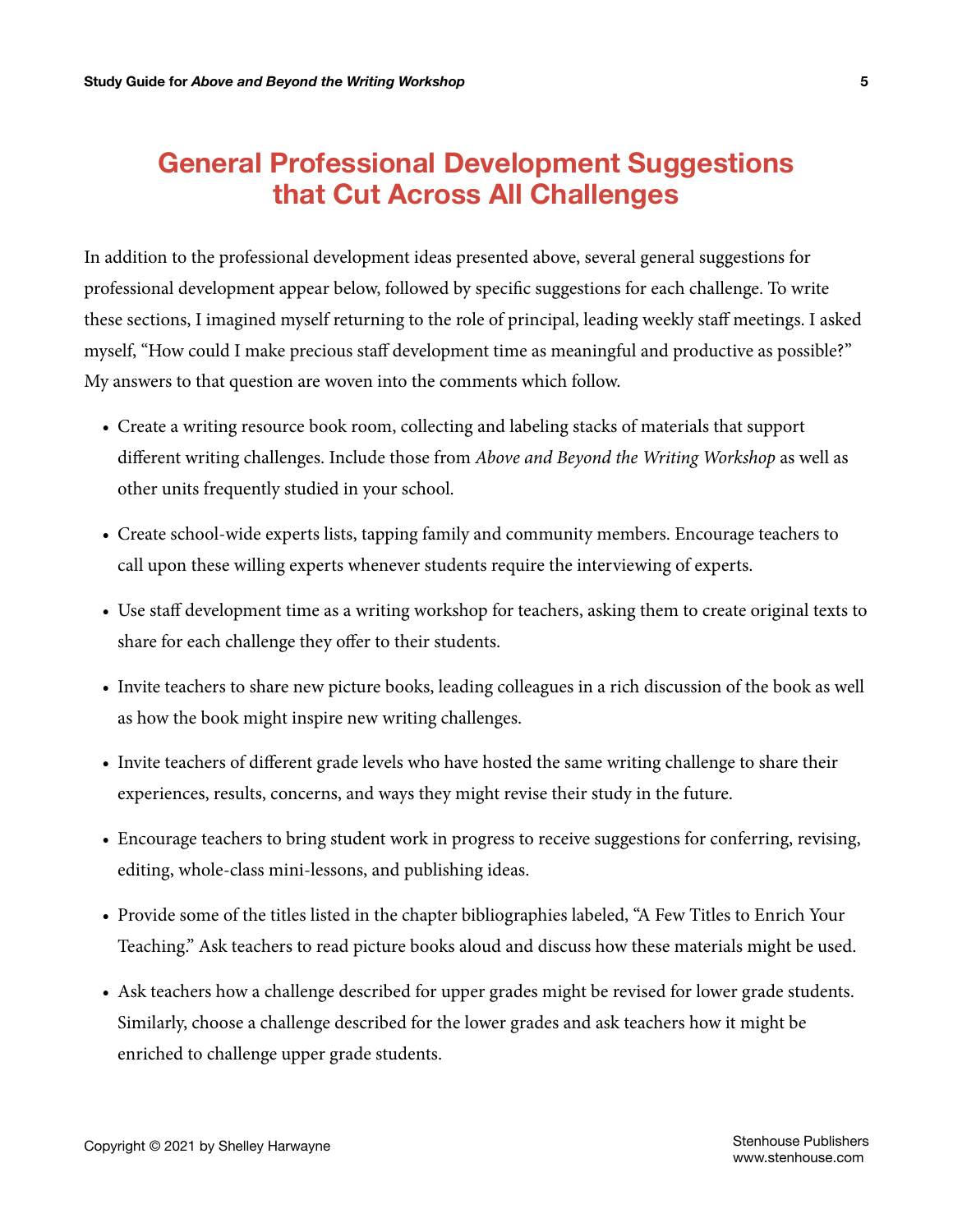- At whole-school grade meetings, invite teachers to discuss if any challenges had implications for kindergarten students.
- Discuss whether more supports are needed for struggling students. Which challenges require more scaffolding? What might those supports look like?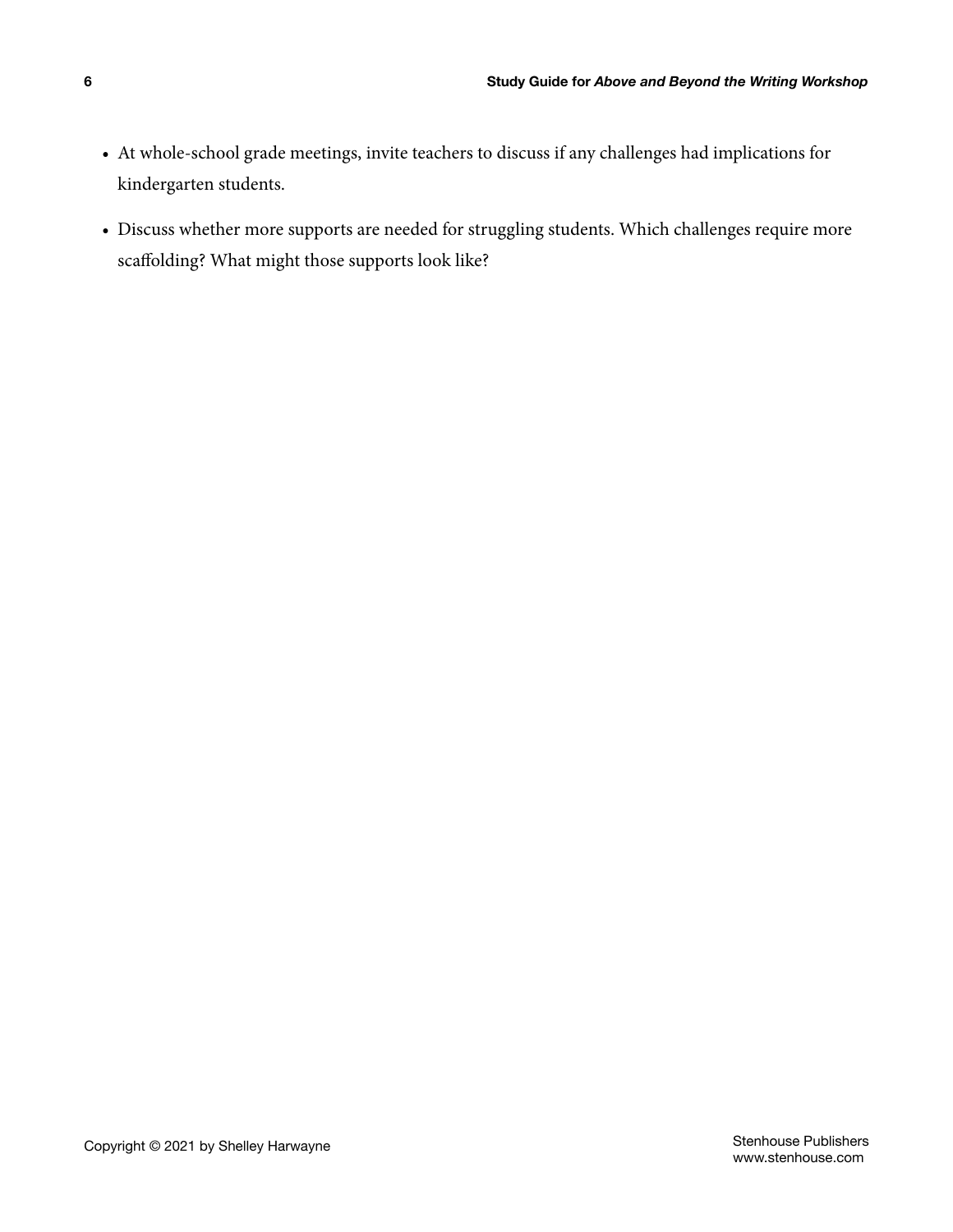## <span id="page-6-0"></span>**Specific Professional Development Suggestions Related to Each Challenge**

#### **Across-the-Globe**

- Do an Internet search as suggested on page 14, locating articles that describe an event, tradition, occupation, etc., that varies from country to country. Duplicate and distribute articles to teachers. Invite teachers to read and respond to these articles and then answer the questions, "What topic would you choose if you decided to write an across the globe piece? Would this topic be an appropriate one to share with students? Where would you get your information?"
- Invite teachers to bring in collections of travel souvenirs and share how they might use these to launch the Across-the-Globe challenge.
- Review suggestions for asking follow-up questions during interviews, (pages 17-18). Invite a guest to be interviewed by a member of the staff. (Family members with interesting jobs or hobbies would work well). Fishbowl their conversation. Discuss whether the suggestions for asking follow-up questions apply to adult interviews.

#### **Quirky Questions and Biographical Sketches**

- Create a school-wide bibliography of all picture book biographies on hand, listing title, author and classroom location.
- Ask teachers to reread the literature excerpts on pages 29-31 and name writers' tools used by the authors.
- Lead a discussion of the effects these tools have on readers. Then read pages 31-34 to note similarities or differences in response.
- Brainstorm additional "quirky" questions. Then discuss how you might help students locate subjects for their writing if they came up with such questions as: Were you born in New Orleans? Do you speak Portuguese? Did you attend Columbia University? Are you a twin?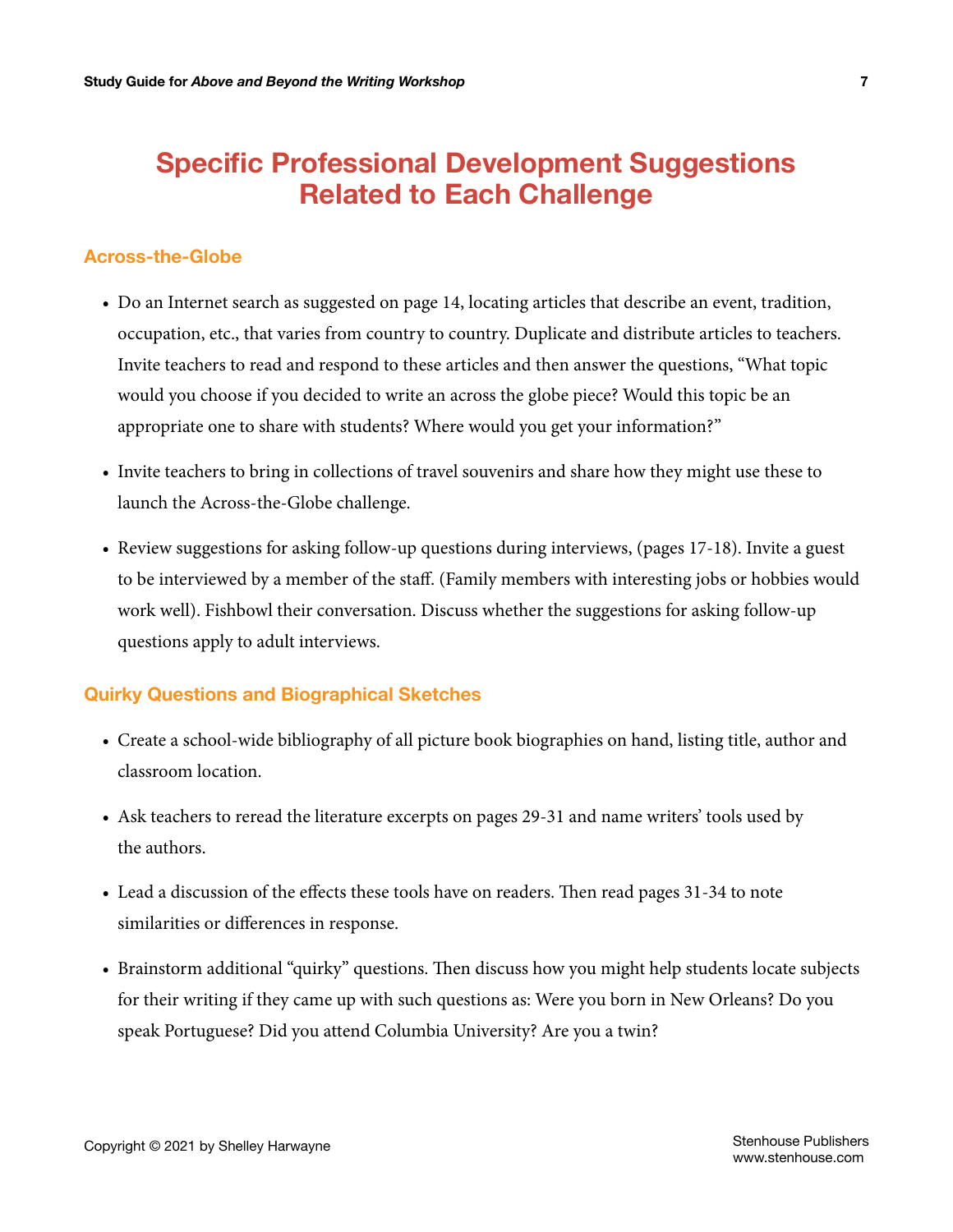#### <span id="page-7-0"></span>**Playing Favorites**

- Prepare an explanatory letter to be given to all staff members who agree to be interviewed for this challenge. The letter should help avoid the pitfalls presented on page 43.
- Eric Carle and friends have answered questions about their favorite animals, colors, and bugs. Brainstorm additional What's Your Favorite…? questions that students could ask school wide. How might these become more sophisticated as you move up in the grades?
- Think through research material that would be needed for any planned question. Imagine if students decided to ask the adults in the school community, "What's your favorite place to take a vacation?" What kind of reference material might you gather to help students answer the adults' lingering questions about that location? What if students asked, "What's your favorite flower? What's your favorite sport? What's your favorite kind of music?" What are implications for resources needed? What role can school librarian play?

#### **Learning from One Writer**

- Invite lower grade teachers to write a Monica Wellington-style book, (see page 50). Invite upper grade teachers to write an Eileen Spinelli-style book, (see pages 53-54 and Appendix 2, on pages 296- 301). Share teachers' attempts.
- Collaborate on plans for an additional whole-class author study. (See pages 48-49 for authors wellsuited for early childhood students. See page 55 for authors more appropriate for older elementary students). Read aloud selected books by the chosen authors. Discuss books. Upon rereading books, note distinctive features and techniques.
- Encourage teachers at each grade level to create their own lists of suggested authors for whole-class study. Discuss plans for acquiring abundant copies of the authors' books.

#### **Simple Scaffolds**

• Ask staff members to form small writing teams and collaborate on a 1-10 counting book about your school. Make sure items selected are based on facts, not on random drawings or photos. In other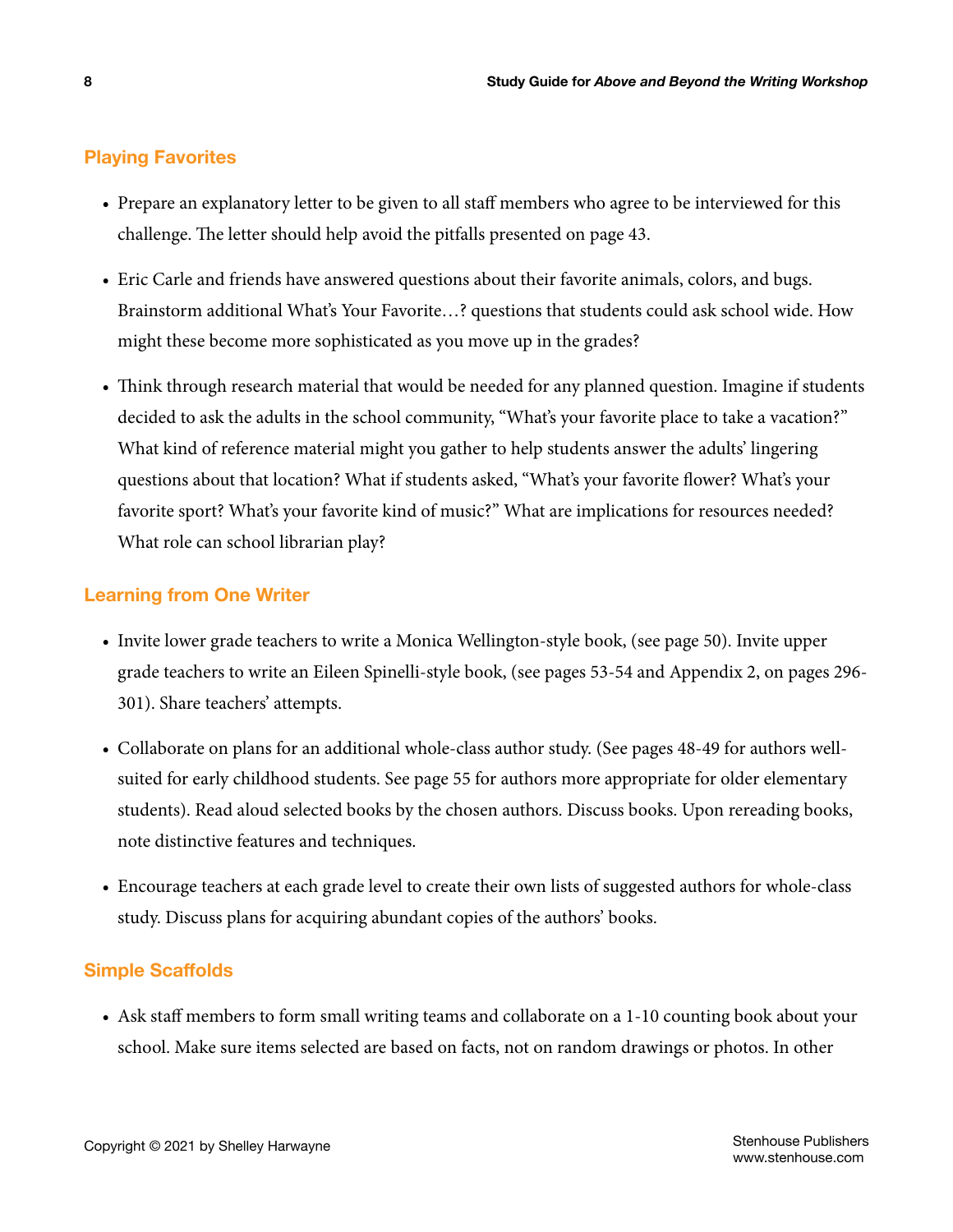<span id="page-8-0"></span>words, 3 is for three teachers named Jennifer, (if that is a true statement), rather than a drawing of three desks. (1 is for one principal, 5 is for five classes on every grade level, 6 is for the six grades in our school, etc.)

- Ask teachers to bring to staff meeting an alphabet book that they think is well-written. Share excerpts to spark conversation about elements of craft.
- Play the parlor game known as "Two Truths and a Lie," to help teachers better understand the challenge of creating believable false statements. Ask teachers to create true or false statements for a chosen topic- a planet, a country, an animal, etc.

#### **Curiosity at the Core**

- Ask teachers to read excerpts from *Father Knows Less or "Can I Cook My Sister?" One Dad's Quest to Answer His Son's Most Baffling Questions* by Wendell Jamieson. (see page 72). Initiate a conversation about how your teaching/learning community treats student's honest questions. Brainstorm implications for classrooms throughout the grades.
- Ask teachers to reveal their own honest questions. Discuss how they would get answers to their real questions. What experts would they contact?
- Invite teachers to post their students' areas of inquiry, encouraging staff members to jot down known experts in the field who might answer students' questions.

#### **And the Award Goes to…**

- Ask teachers to share their own areas of expertise. What awards could they imagine giving out within that area of study?
- Invite teachers to read and respond to the categories of children's literature awards listed on page 83. What would their award winners be? What additional awards would they give out?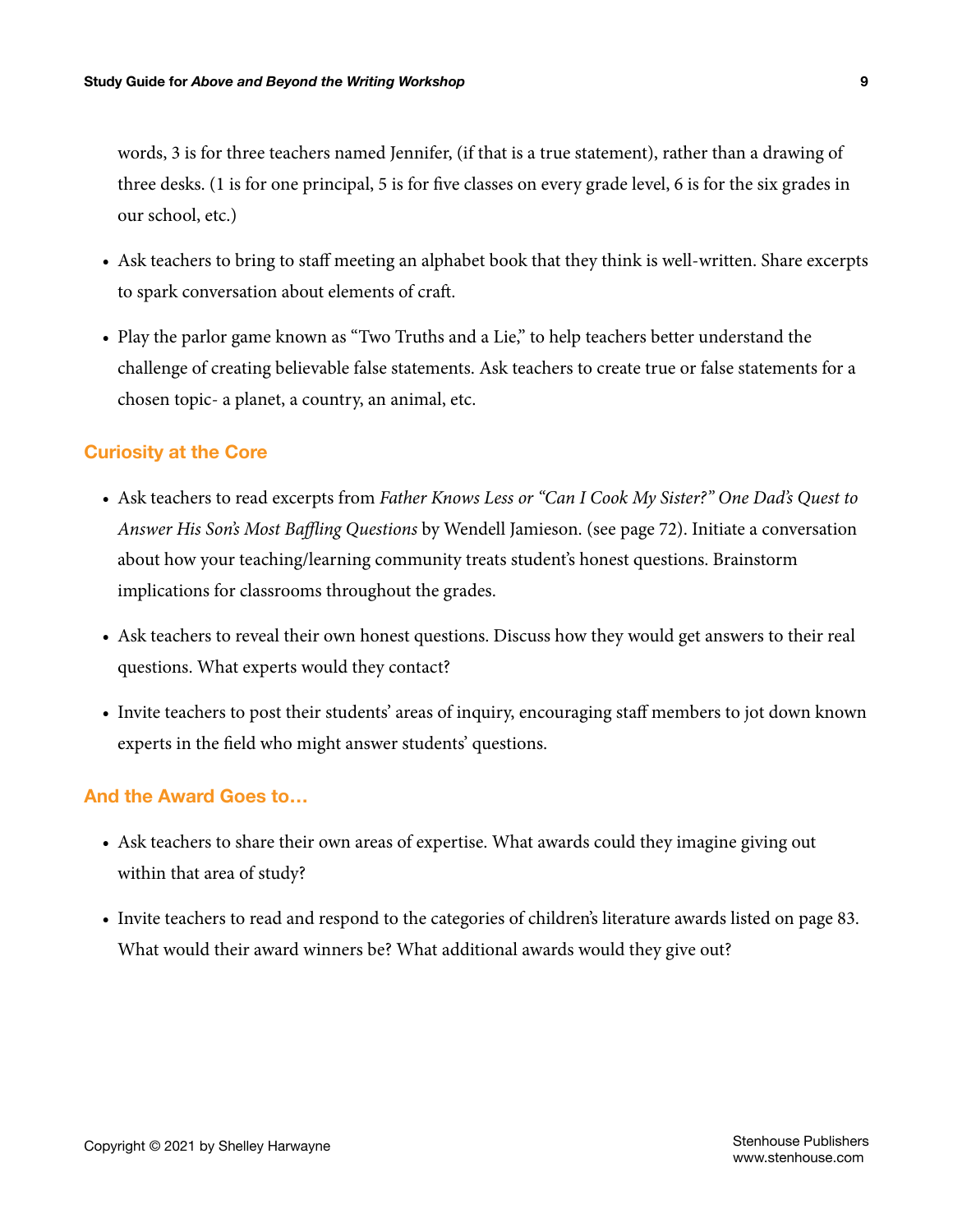<span id="page-9-0"></span>• Locate and distribute copies of *The New York Times* article, "The Bird Awards: 5 of the Most Fantastic Feathered Artists," (2018) by Mara Grunbaum. Ask teachers to read the article and then name any literary techniques noted. Ask teachers to read the 6 statements on page 87 to note any additional elements of craft.

#### **Could It Really Happen?**

- Distribute copies of *The New York Times* article, "Story Time Debunked," by Horowitz and Shea, (2012) referred to on page 94. Provide time for teachers to read and discuss the article.
- To further support this challenge, hold staff meeting in the school library. Invite colleagues to browse the picture bookshelves looking for titles that inspire the question, "Could this really happen?"
- Select one of the chosen books and send teachers off to research. For example, after reading Mem Fox's classic picture book, "Where is the Green Sheep?" (2004, Boston, Mass: HMH Books) ask, "Could it Really happen? Can sheep come in colors other than white?" Then send teachers off to research and share their findings. They in turn can share their work with their students.

#### **Just for a Day**

- Locate and duplicate *The New York Times* article, "A Day in the Weather Room, Catching Storms on the Horizon," by Alan Blinder (2019), that is noted on page 111. Invite staff members to read and respond to this article about a day in the life of a meteorologist. Ask colleagues, "What field of study are you interested in or consider yourself to already be an expert?" What worker is associated with that field of study? If you were to write about a day in the life of that worker, how would you make the day move along? Would you shape your information into appointments, stops on a journey, visitor conversations, a series of events or emergencies, hour by hour labels, etc.?
- Lead a conversation about what makes for high quality writing. Choose a title from the list on page 112 or from additional titles in the online bibliography in Book List 10. For example, you might read aloud and discuss Andrea Wang's *Watercress,* (2021, NY: Neal Porter Books). Display excerpts on document camera, discussing elements of craft illustrated on these pages.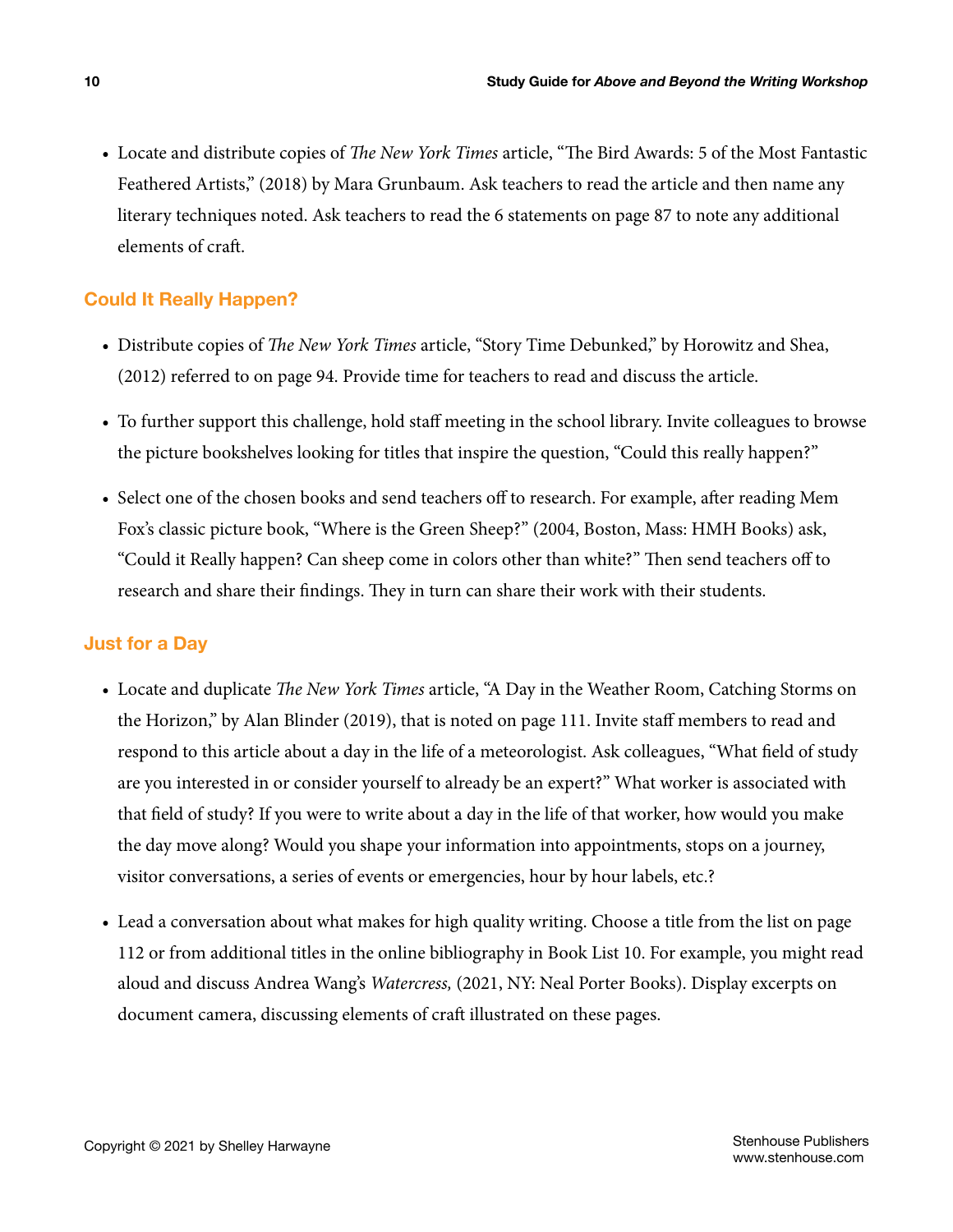<span id="page-10-0"></span>• Invite teachers to gather and share poems written in direct address that are appropriate for their grade levels. Create a school-wide anthology for easy access. Discuss how these poems would support Just for a Day writing.

#### **Doing What the Animals Do**

- Invite teachers to listen to the *Freakonomics* podcast, "The Invisible Paw," (episode 329), presented by Dalton Conley and Stephen J. Dunbar. Discuss whether human beings have unique traits or if these traits overlap with those of animals.
- Read aloud Richard Haynes's picture book *Orangutan Hats and Other Tools Animals Use* (2021, Somerville, MA: Candlewick Press). Ask teachers to lift information from the book and follow the pattern established in the Etta Kaner book, *Animals Do Too! How They Behave Just Like You*, (2017, Toronto, Canada: Kids Can Press). The author asks a question, repeats a refrain, and then gives additional information.
- Bring stacks of animal reference materials to staff room, asking teachers to browse and record any surprising animal behaviors that parallel something that human beings do too.

#### **Imagine If You Were**

- You can certainly have some fun while introducing this challenge. Ask teachers to select a name in the news, (politics, sports, music, Hollywood, etc.) Then ask them to create, "If you were\_\_\_\_, you would…" statements about their chosen person. Encourage volunteers to share their ideas. Then ask how they would add more information to each statement.
- As a follow-up, ask each teacher to select an animal. Distribute blank books with the words, "If you were a \_\_\_\_, you would...," pre-printed on every page. Have teachers fill in the blanks with the name of their animal and with statements about their chosen animal, one on a page. Then invite teachers to search the Internet to confirm, deny, or alter their statements. Finally, ask teachers to add on more useful information to each page. This procedure parallels what they will be doing with their students.
- Fill staff room with animal resource materials. Have teachers sort them by grade levels, noting any grade level gaps. Discuss how to fill in those gaps.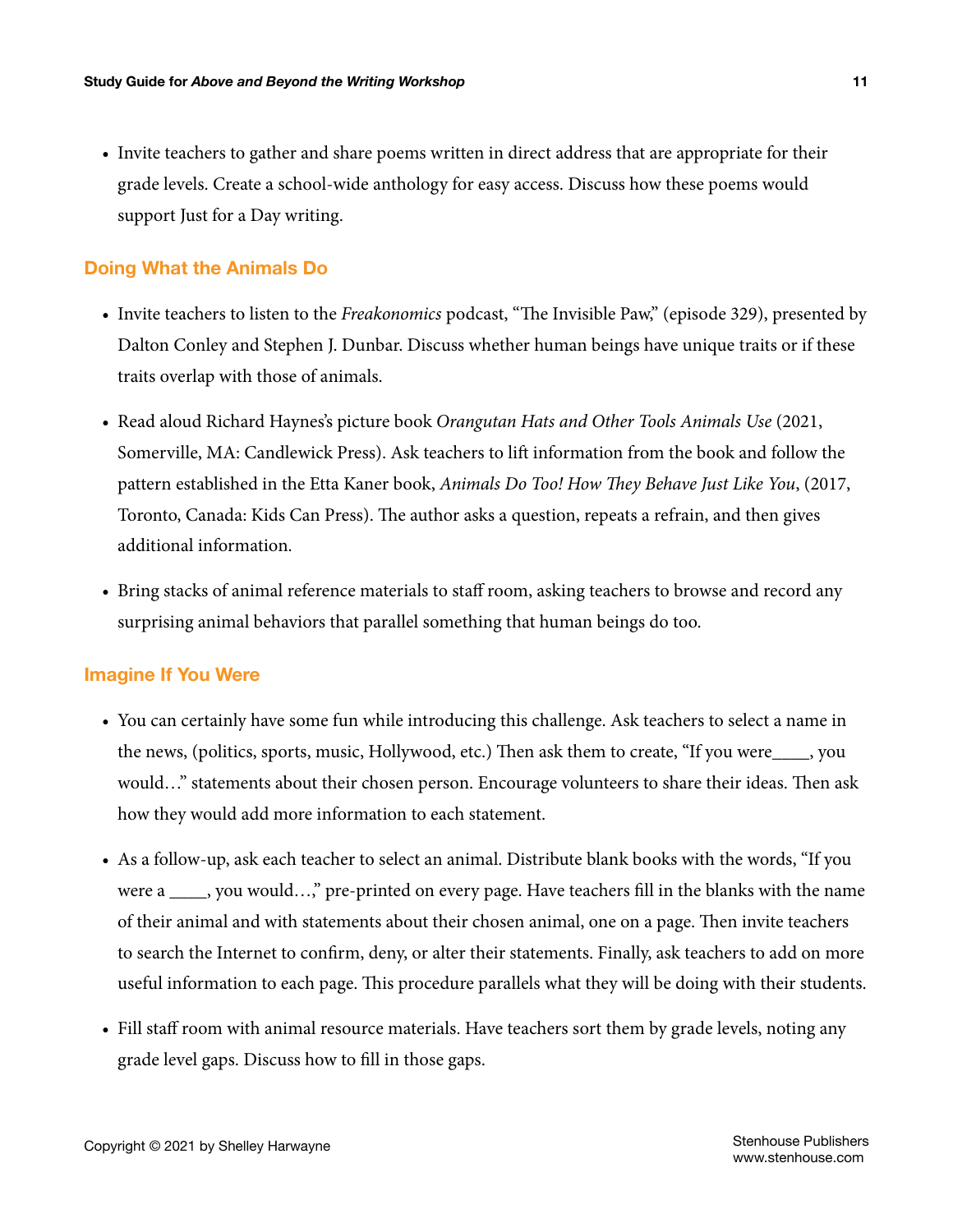#### <span id="page-11-0"></span>**Wearing a Mask**

- Gather and distribute copies of persona/ mask poetry. (See bibliography on page 146). Carve out time to respond to the poems and discuss any distinctive features. Highlight poems that contain rich content information. Invite teachers to craft their own persona/ mask poems. Lead discussion on what can be learned from mask poetry that can be transferred to prose persona writing.
- Read aloud excerpts from persona/ mask picture books intended for upper elementary students. These might include Markus Motum's *Curiosity: The Story of a Mars Rover,* (2017, Somerville, MA: Candlewick Press), or David Lee Miller and Steven Jay Rubin's *The Cat Who Lived with Anne Frank*, (New York: Philomel). Display excerpts using a document camera. Discuss why authors might have chosen to take the object or animal's point of view. What are the benefits of this choice?
- Ask teachers to browse school and public libraries to locate additional persona/ mask picture books. Staff members can also clip newspaper article written from a surprising point of view. Create a school-wide master list of persona/mask material.

#### **Doing What They Do Best**

- Staff meetings are prime time to build camaraderie. Nothing does that better than arranging for colleagues to break bread together, swap stories and laugh heartily. The questions listed on pages 149-150 are intended to get students to use the power of 3. Try asking those same questions of teachers, requiring that they also use the power of 3 in their responses. Be prepared for hearty laughter. (What do you like to do on Sundays? What do you do before you go to sleep? What do you do during the summer vacation? How do you help at home? What do you do after school?)
- Share any of the titles listed on page 155, "A Few Titles to Enrich Your Teaching: Books to Teach Craft to Young Writers." Spend time reading and rereading books aloud. Discuss those writer's tools that teachers would highlight in their classrooms.
- Challenge teachers to think through how this challenge can be used to enrich content area studies. (reread page 150). If students were studying Colonial America, for example, could they research and write such materials as, "What Cobblers Do Best, "(and chandlers, coopers, milliners, apothecaries,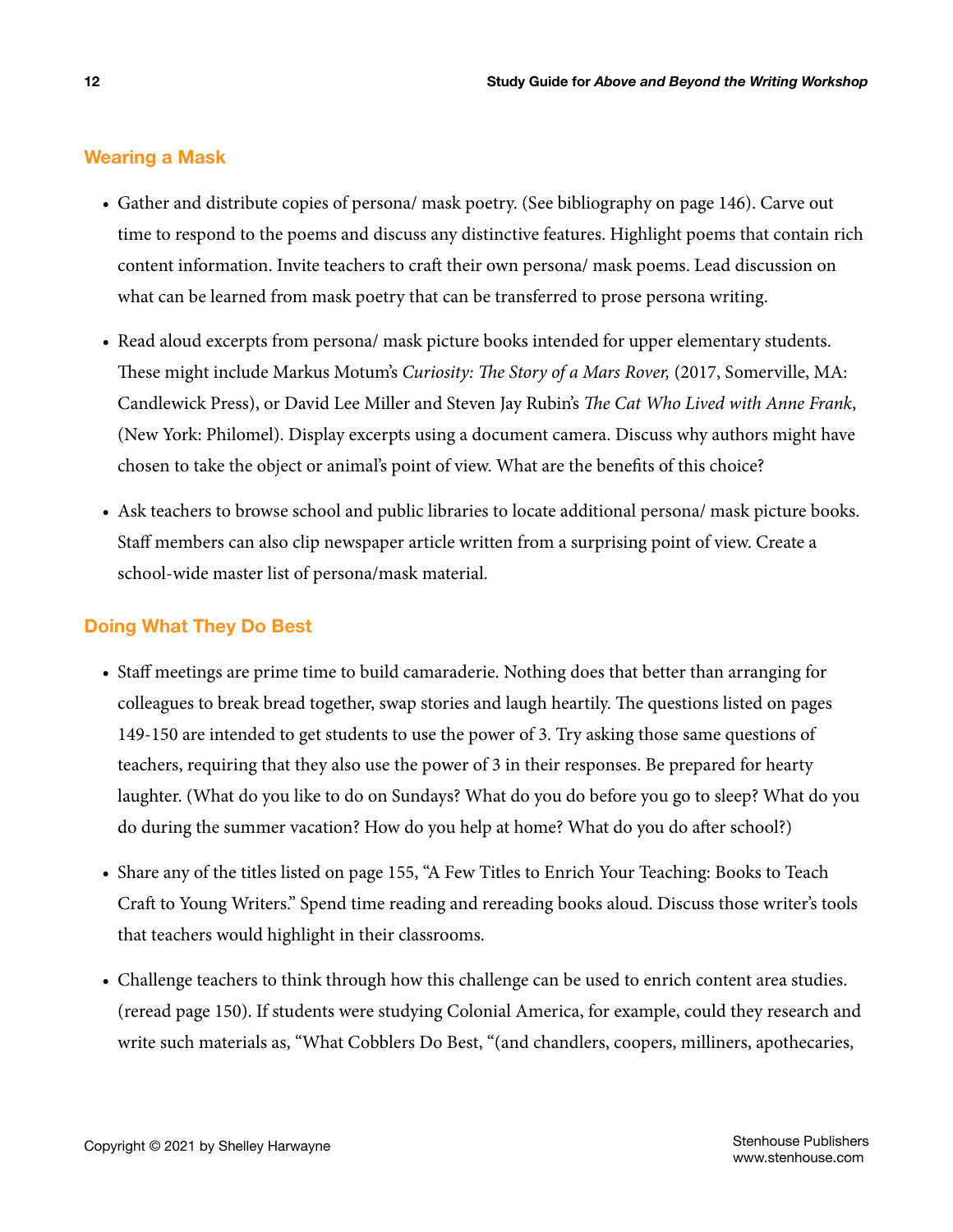<span id="page-12-0"></span>wheelwrights, blacksmiths, etc.)? If older students were studying the environment, could they research and write such materials as, "What geoscientists do best, (urban planners, hydrologists, meteorologists, biophysicists, environmental engineers, etc.)?

#### **Writing with Refrains**

• Invite teachers to experiment with the use of refrains by writing a school specific picture book, along the lines of the writing about New York City on pages 163-164.

If you don't teach at \_\_\_\_\_\_\_\_ (name of your school), you don't know\_\_\_\_\_\_\_. You can't know\_\_\_\_\_\_\_. No doubt, teachers will be playful, honest, and perhaps even a bit sarcastic.

- Ask teachers to bring to the staff meeting their favorite non-fiction books with refrains. Using the list of goals accomplished by using refrains that appear on pages 158-159, ask teachers to decide which of these objectives were achieved. Discuss whether additional benefits were noted.
- There is a list of teaching ideas on page 285 that offers ways to add freshness to personal narratives. One reads, "Add refrains to enrich students' personal narratives." Ask teachers to share student narratives, imagining if and how a refrain might add a literary quality to the work. They might also discuss how they would teach the weaving of refrains into personal narratives.

#### **Definitional**

- Reread suggested concepts for younger students and older students on page 174. Discuss the appropriateness of these choices for the students in your school community.
- Share Bonnie Lui's *ABC of Feelings.* (2021, NY: Philomel Books). Discuss the grade of students who might be interested in defining such feelings as overwhelmed, anxious, or vulnerable.
- Ask clusters of grade level colleagues to list the concepts they consider appropriate for their grade level. Post results on chart paper and post for all to see. Discuss. Are there any surprises? Is there overlap? Should there be?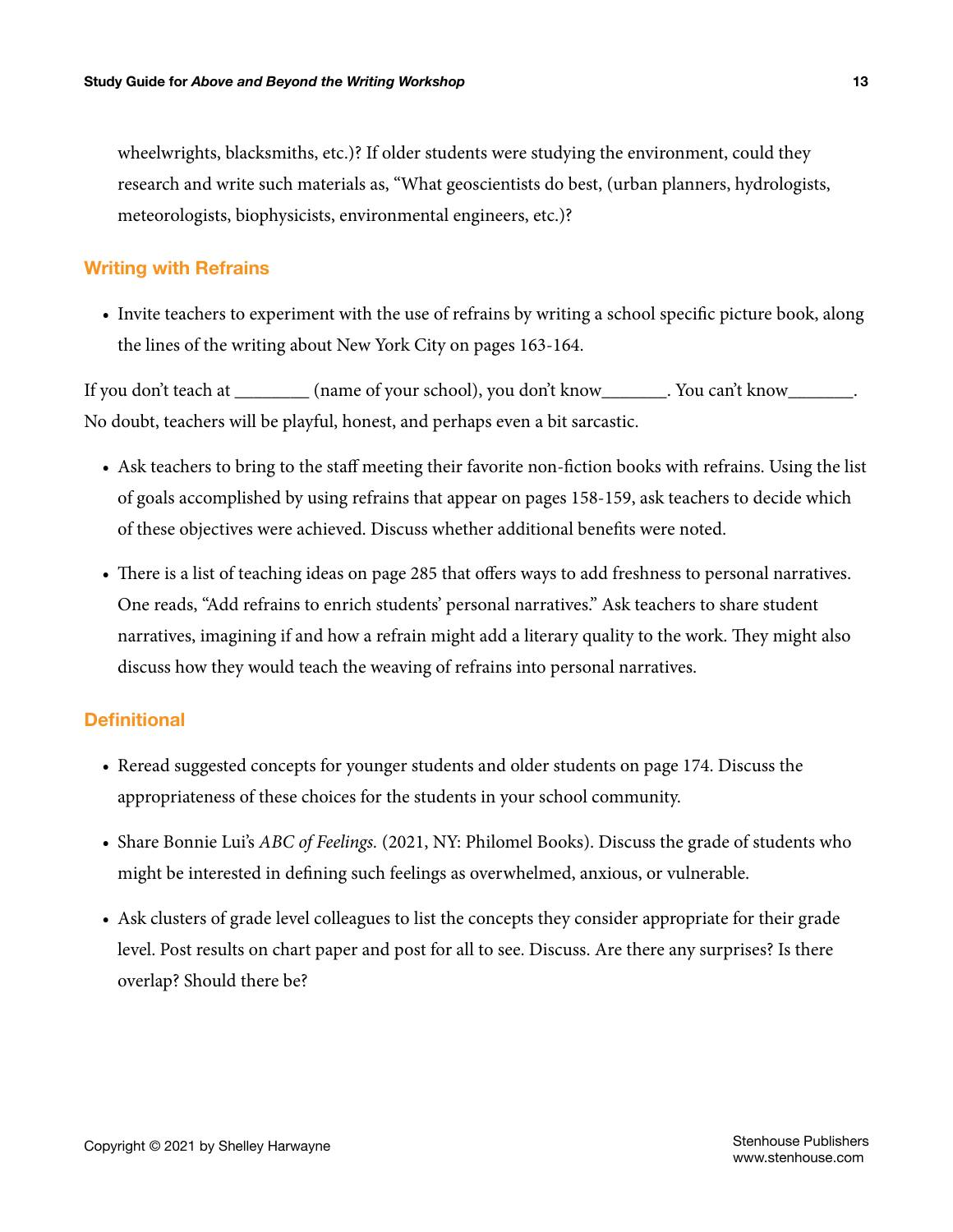#### <span id="page-13-0"></span>**Would You Rather…?**

- A meaningful way to help teachers try this challenge on for size is to ask them to create "Would you rather…? questions for one another. Of course, the questions should not be just opinion questions like, "Would you rather eat in an Italian restaurant or in a French restaurant?" No, to fully understand what students would be doing, they need to ask questions that require abundant content knowledge to make informed decisions. Such questions as, "Would you rather buy a condo or a coop? or Would you rather own stocks or bonds? or Would you rather vacation in Ladakh or the Faroe Islands.?" People without background knowledge will struggle to answer such questions.
- Refer teachers to Appendix 6, (pages 309- 320), which is filled with "Would you rather….? questions for students. Ask teachers to select ones that might be of interest to their students. Encourage teachers to create additional ones that might appeal to their grade level students.
- Share the new questions created by teachers, talking through what kinds of information students would need to provide so that their readers could make informed decisions.

#### **Nonfiction Calendars**

- Ask teachers to select topics if they were to create informational calendars. What twelve subcategories would make sense?
- Ask teachers to bring in and share content-rich commercially prepared calendars, ones with photographs for every month. Discuss the writing that sits alongside the illustrations. Is it just a caption or label? A short paragraph? A lengthy paragraph? Is there one that comes close to what you would expect from your students? Discuss writing expectations for each grade level if students were asked to create non-fiction calendars.
- Discuss management of this writing challenge. When would you need to launch this study if calendars are to be ready for use in January, at the beginning of the new year? How will you help students keep 12 pieces of writing organized? What kind of supports will you need to bind and duplicate calendars?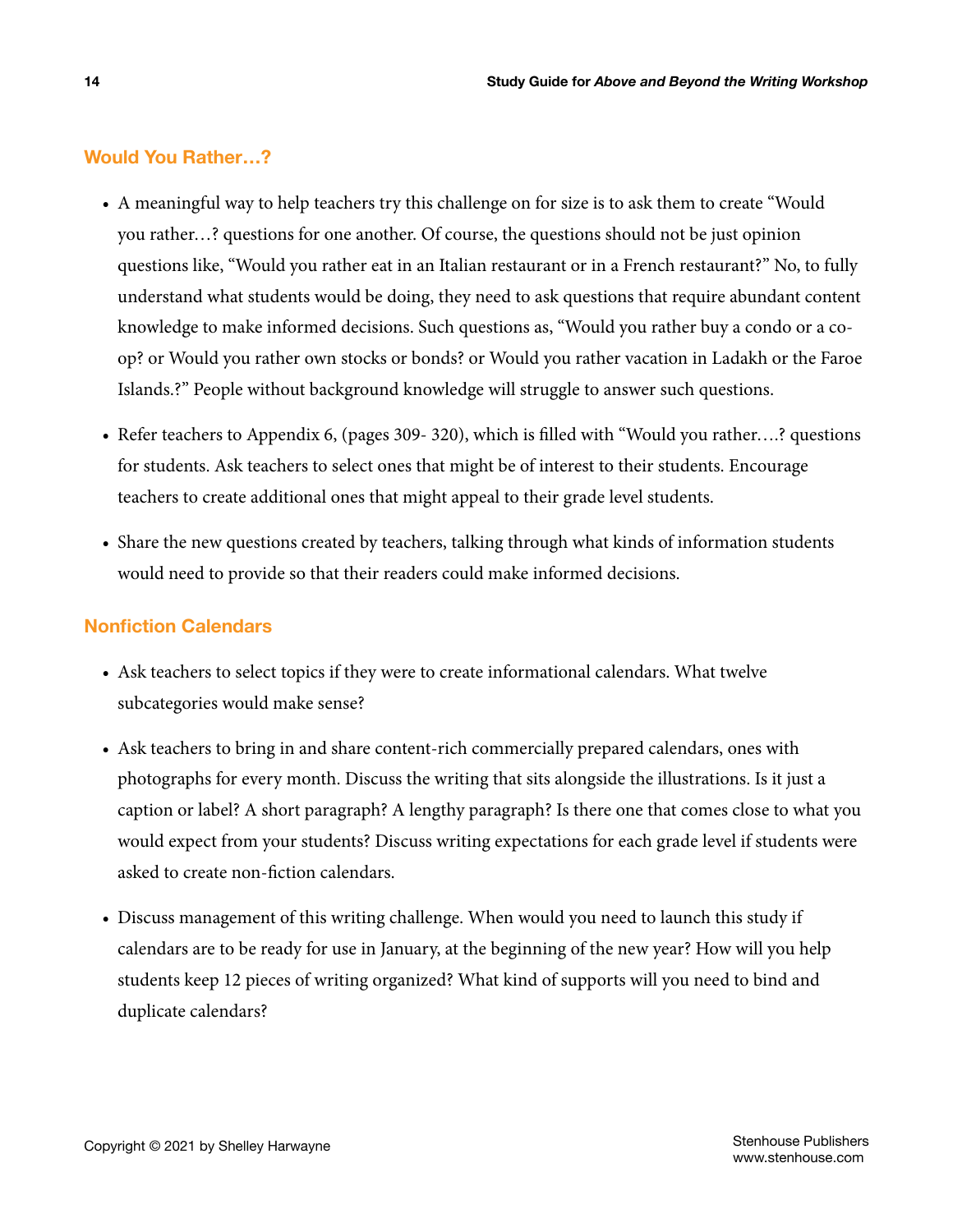#### <span id="page-14-0"></span>**Creating Readers Notes**

- Help teachers fully understand the value of back matter or authors notes by asking such questions as the following: Have you ever read a novel that required more background knowledge than you had? Have you ever read a novel that had the kind of author's note or back matter that enriched your reading? Were these titles historical fiction? Have you ever read a novel that caused you to stop and look up information mid-reading to fully understand the story? Have you ever read a picture book to students, and you were grateful for the author's note or back matter? How did that information help your instruction?
- Distribute copies of the Nerdy Book Club 2016 article by Elizabeth Dillow, "Top Ten Picture Books with Fascinating Author's Notes for all Ages," (See page 212). Invite teachers to read and discuss. Share as many of the ten titles as possible.
- Ask teachers to bring additional picture books with interesting author's notes to the staff meeting. Invite teachers to share which features in the notes or back matter they would focus on in their teaching,

#### **Creating Glossaries**

- Distribute chart paper, asking grade level clusters of teachers to list the non-fiction features they teach at each grade level. Display charts and note discoveries. Any surprises? Do features become more sophisticated as you move through the grades? Is there a lot of repetition? What are best practice methods for teaching students to use these features in their reading and in their writing?
- Ask teachers to share any adult reading material that contains a glossary. What are the genres of these titles? Are they non-fiction, fiction, poetry? Are the words in the glossary technical terms or words in a foreign language? Share any adult reading material that would have been enriched had it had a glossary.
- Discuss how teachers present dictionary work through the grades. Does your school have abundant and appropriate dictionaries for students? Is all dictionary work now done online? What dictionary skills need to be taught for students to create original glossaries?